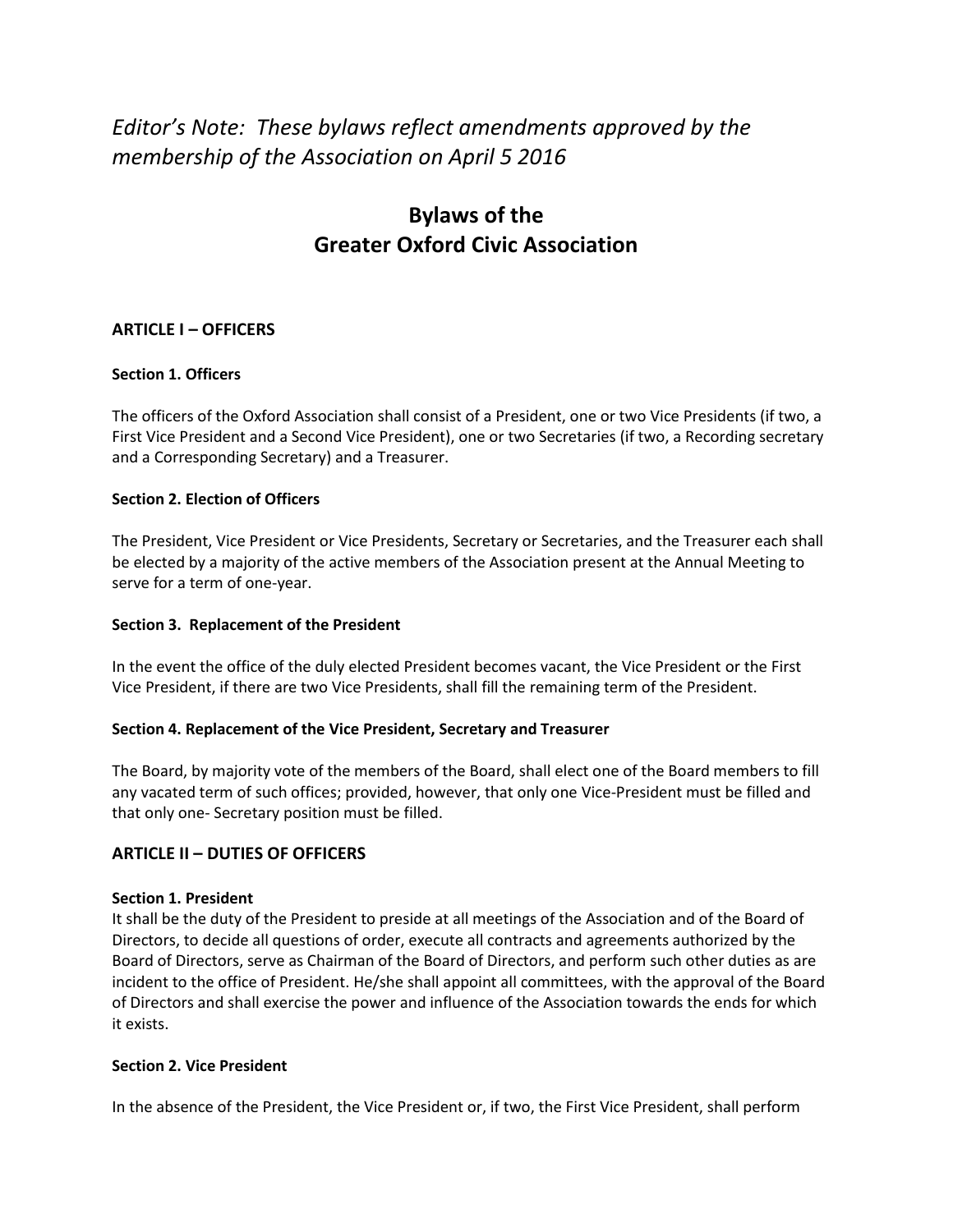the duties of the President's office. He/she shall perform such other duties as may be assigned to him by the Board of Directors or the President, including acting as a political liaison to the community at large.

#### **Section 3. Secretary**

The Secretary, or if two the Recording Secretary, shall keep the minutes of all regular and special meetings. The Secretary, or if two the Corresponding Secretary, shall conduct the correspondence and issue all notices of meetings. The Secretary or if two, the Recording Secretary, shall also serve as Secretary to the Board of Directors.

#### **Section 4. Treasurer**

It shall be the duty of the Treasurer to collect all monies, belonging to the Association, maintain a detailed account of all transactions, showing receipts and expenditures during this tenure of office. All monies shall be deposited in a bank selected by the Board of Directors. All disbursements will be made by check signed by the Treasurer. The treasurer shall render a written report each month for receipts and disbursements showing the financial condition of the Association.

## **ARTICLE III – BOARD OF DIRECTORS**

#### **Section 1. Size**

There shall be a Board of Directors (the Board), the authorized membership of which, including the officers but exclusive of the Immediate Past President or other members who shall serve ex-officers, shall be not less than twelve nor more than eighteen members who shall be elected at the Annual Meeting of the Association. Non-officer members of the Board shall serve for a term of three years with one third of the Board members being elected each year. The President shall have the power to appoint as many ex-officio members or advisors to the Board as he/she deems appropriate.

#### **Section 2. Nominations**

Candidates shall be nominated and elected as prescribed by Article V of the By Laws.

## **Section 3. Replacement of Board Members**

In the event the replacement of a member of the Board of Directors becomes necessary, the replacement shall be nominated by the Board of Directors and elected by a majority vote at the next scheduled Board meeting.

#### **Section 4. Duties**

The Board shall be the governing body of the Association. It shall hold meetings at such time and place as may be designated by the Chairman and shall conduct all business of the Association, authorizing all expenditures and controlling the finances of the Association. The Board is empowered to take necessary action to properly conserve and promote the general interests of the Association. At least 60% of the Board must be present to constitute a quorum for a meeting of the Board.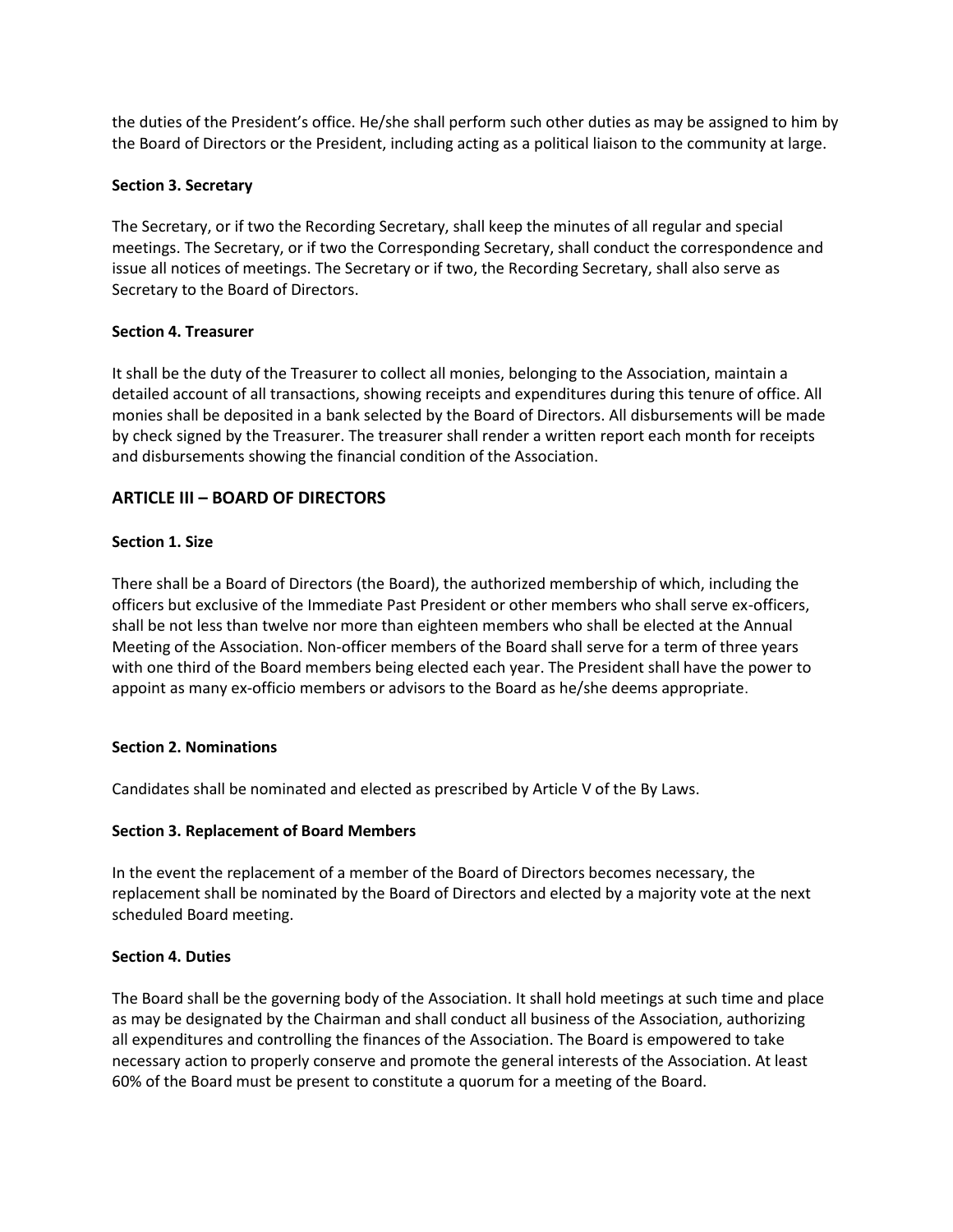## **ARTICLE IV – MEETINGS**

#### **Section 1. Regular Meetings**

One regular meeting of the Association will be held annually at such time as the Board of Directors determines such a meeting is appropriate. The Secretary, or if two the Corresponding Secretary, shall notify all members of the time and place of the meeting at least two weeks prior to the date of the meeting.

## **Section 2. Special Meetings**

Special meetings of the Association may be called by the Board or upon the written request of five active members, stating the purpose of the meeting, and no other business shall be considered except by unanimous consent. Notice of such special meeting shall be given to the Association members at least seven days before the date set.

#### **Section 3. Directors Meetings**

The Board shall meet at least six times annually and more frequently at its discretion or as required herein, such as by Article V.

#### **ARTICLE V – ELECTIONS**

## **Section 1. Nominating Committee**

At a Board meeting two months prior to the general annual meeting, a nominating committee, consisting of the current president, vice-president and three active board members shall be commissioned by a majority vote of the Board of Directors. Other officers are eligible to serve on the nominating committee if so elected by the Board of Directors.

#### **Section 2. Nominations**

The nominating committee shall select names for each officer and shall determine whether there will be one or two Vice Presidents or Secretaries and shall notify the membership of the nominations at least two weeks prior to the Annual Meeting. After the nominating committee shall have made its report at the Annual Meeting and it has been accepted by the membership, the President shall call for nominations from the floor to fill any vacancies caused by declinations of those nominated in the report, and/or for additional nominations. Any active member shall have the right to place in nomination such active member as he may desire for any of the offices or Board positions. The nominations having been duly made, the Secretary, or if two Secretaries the Recording Secretary, shall, if more than one name is presented for the same office, distribute the necessary ballots for voting. Officers and other Board members shall be elected by a majority vote of active members present at the Annual Meeting. After election of the new Officers, the new President shall present his or her slate of Board members for election. If there is only one nomination for each office, the Secretary, or if two Secretaries, the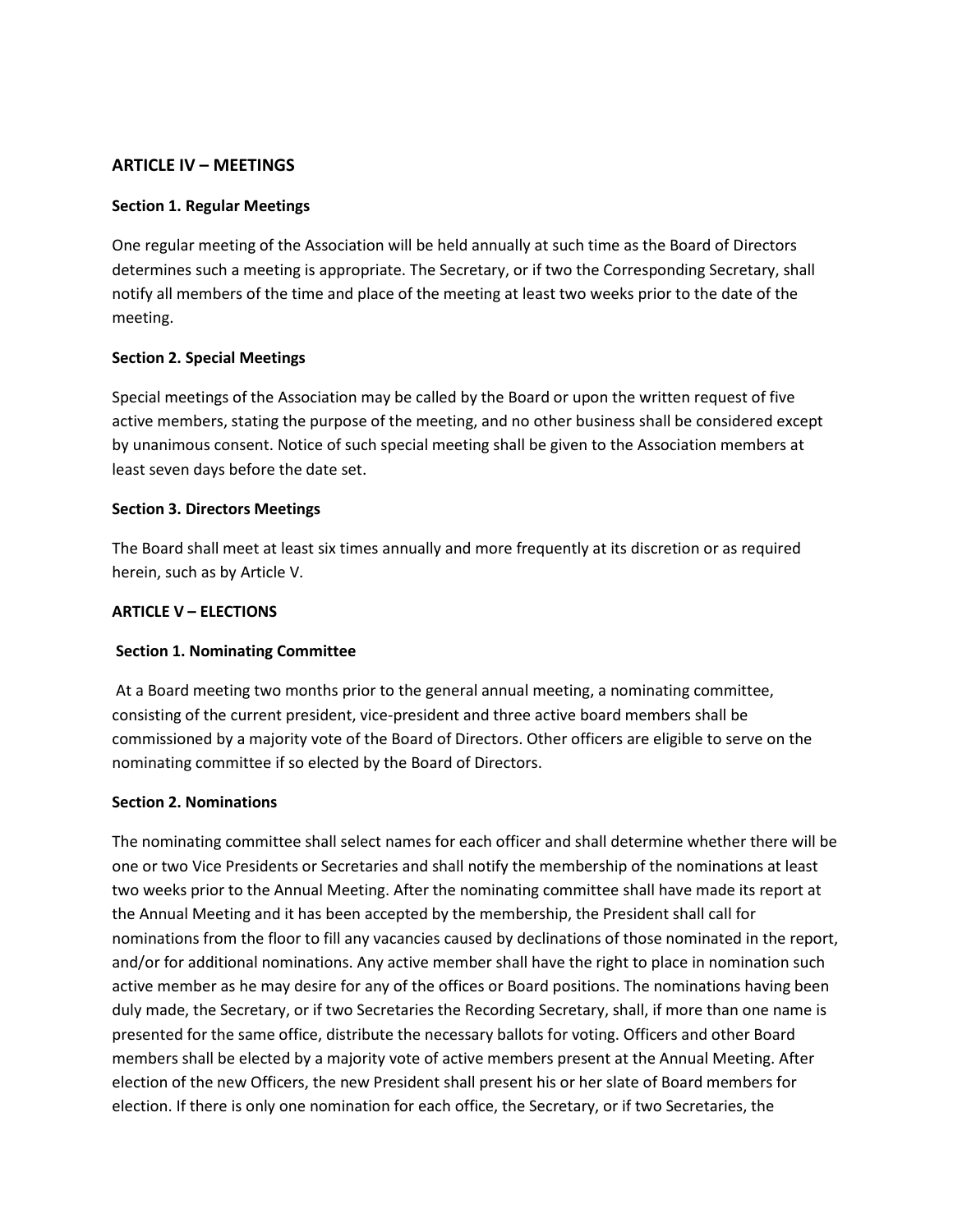Recording Secretary, will present the nominations to the meeting for election by a voice vote. Officers shall be installed at the Annual Meeting. Board members shall be voted on individually unless the active members present vote to accept the Board nominations of a single slate with each active member having as many votes as there are Board members to be elected (cumulative voting shall not be allowed).

## **Section 3. Term of Office**

The term of each officer of this Association shall be for one year. Board members shall be elected to a three-year term. Officers and Board members are eligible for re-nomination and re-election.

## **Section 4. Removal from Office**

Any officer or Board member may be removed from office if he/she fails to conduct himself/herself in a manner that supports the goals and objectives of the Association. Removal of any individual may only be accomplished by a three-fourths majority vote of the Board of Directors. Any petition to remove a Board member or Officer must state the reason for removal and must have ten (10) signatures from active members of the Association. The Board may conduct a public hearing open to any active member within 30 days of receiving a removal petition, and shall vote on the petition within 60 days of its presentation. Members may vote by proxy.

## **ARTICLE VI – COMMITTEES**

The Board of Directors may commission any committees necessary to protect the interest of the Association. Each committee shall be chaired by an active Board member and may include any other persons as may be appropriate to accomplish the stated mission. Each committee shall have a specific mission. Once the committee's mission has been accomplished, the Board of Directors may, by majority vote, disband the committee Powers of Committees No committee shall be empowered to enter into contracts or agreements or to obligate the Association for the payment of any monies or other things of value without specific approval of the Board.

## **ARTICLE VII – MISCELLANEOUS**

## **Section 1. Dues**

The dues for active membership in this Association shall be a rate established by a majority vote of the Board of Directors. Dues shall be established per family per calendar year.

## **Section 2. Calendar Year**

The Association shall operate on a calendar year basis, beginning January l. and ending December 31.